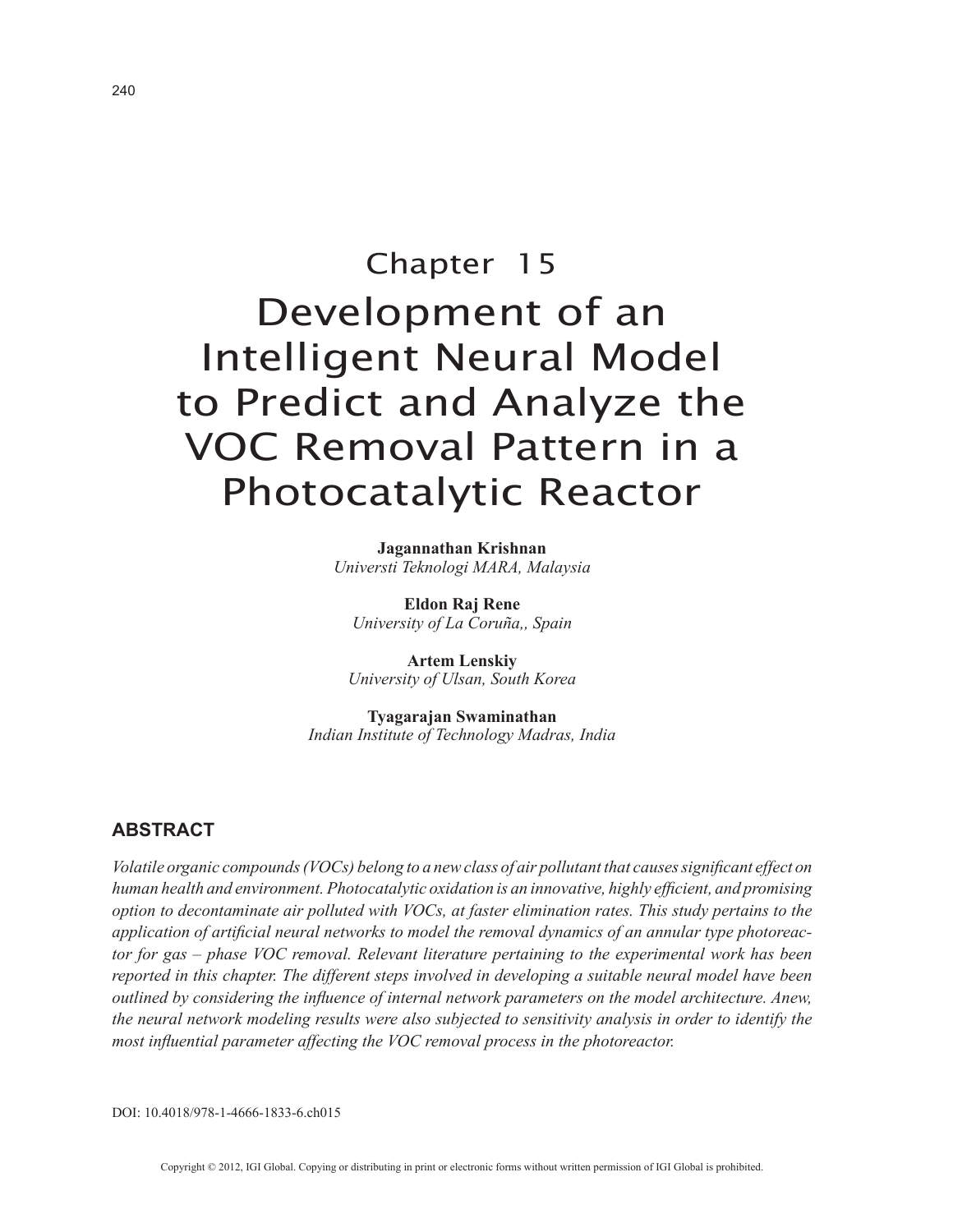## **INTRODUCTION**

The rapid growth of small – medium – large scale polluting industries and the arising trend in urbanization has led to large scale emission of both point and non – point source air pollutants, particularly in developing countries. Besides, the increasing development of synthetic chemicals, particularly the petrochemicals, a new class of air pollutants, called the volatile organic compounds (VOCs) have become a matter of concern in recent years. The Clean Air Act of 1990 (CAA – 90), proposed by the United States Environmental Protection Agency (US – EPA), classifies the different organic and inorganic chemical species present in the atmosphere, that are likely to cause significant effect on human health and the environment, based on their inherent toxicity and physico – chemical properties. VOCs can be defined as "any compound of carbon, excluding CO,  $CO_2$ , carbonic acid, metallic carbides or carbonates, which participates in atmospheric photochemical reactions" (Nunez, 1998). According to the US – EPA website, VOCs are emitted as gases from certain solids or liquids that are usually chemicals, some of which might pose short – and long – term adverse health effects. The US – EPA further clarifies that the concentrations of many VOCs are consistently higher indoors  $(\times 10)$  than outdoors. Some typical examples are as follows: paints and lacquers, paint strippers, cleaning supplies, pesticides, building materials and furnishings, emissions from fine chemical, pharmaceutical and petroleum related industries.

Toluene is a VOC, most commonly used as a raw material for the synthesis of compounds such as tri-nitro toluene (TNT), chloroamine-T, saccharin and many dyestuffs (Rene et al., 2005). Toluene has shown to cause serious adverse human health effects. Even at low concentrations, toluene has been found to be carcinogenic, cause damage to the liver and kidney and paralyze the central nervous system (Martin et al., 1998). In human studies, the uptake of gas – phase toluene has been estimated by different authors to be 40- 60% of the total amount inhaled (WHO, 1993). The results of some studies suggests that low levels of toluene exposure  $(3.75 \,\mathrm{mg/m^3})$  may have behavioural effects (Horiguchi and Inoue, 1977), electroencephalogram (EEG) changes and sleep rhythm in mice (Takeuchi and Hisanaga, 1977). The widespread use of toluene in various industrial operations, its high vapour pressure (28.6 mmHg at 25 °C) and high polarity characterized by its water solubility (0.53 g/l at 25 °C) warrants their removal before its emission into the natural environment (Spicer et al., 2002).

## **PHOTOREACTOR FOR VOC REMOVAL AND WORKING MECHANISM**

Among the different techniques, chemical and – or biological, used for the removal of gas – phase VOCs, photocatalytic oxidation process can be considered as ''an innovative and promising technology to completely oxidize high concentrations of VOCs to harmless end – products such as  $H_2O$ and  $CO<sub>2</sub>$ , at ambient temperatures". Titanium dioxide  $(TiO_2)$  irradiating with UV or near UV light, results in the formation of 'electron – hole pairs' on the catalyst surface. These electrons and holes interact with the adsorbed species producing highly reactive hydroxyl radicals, which in turn initiate redox reactions to decompose VOCs. In some cases, it has been proved that the activity of  $TiO<sub>2</sub>$  could be greatly enhanced by modifying the catalyst properties. Zuo et al. (2006) gave sufficient information on the benefits of modifying a photocatalyst, as; (i) inhibiting electron–hole recombination by increasing the charge separation, (ii) increasing the wavelength response range, and (iii) changing the selectivity or yield of a particular product.

According to Wang and Ray (2000), the application of photo oxidation technique for gas – phase VOC removal is more appealing due to